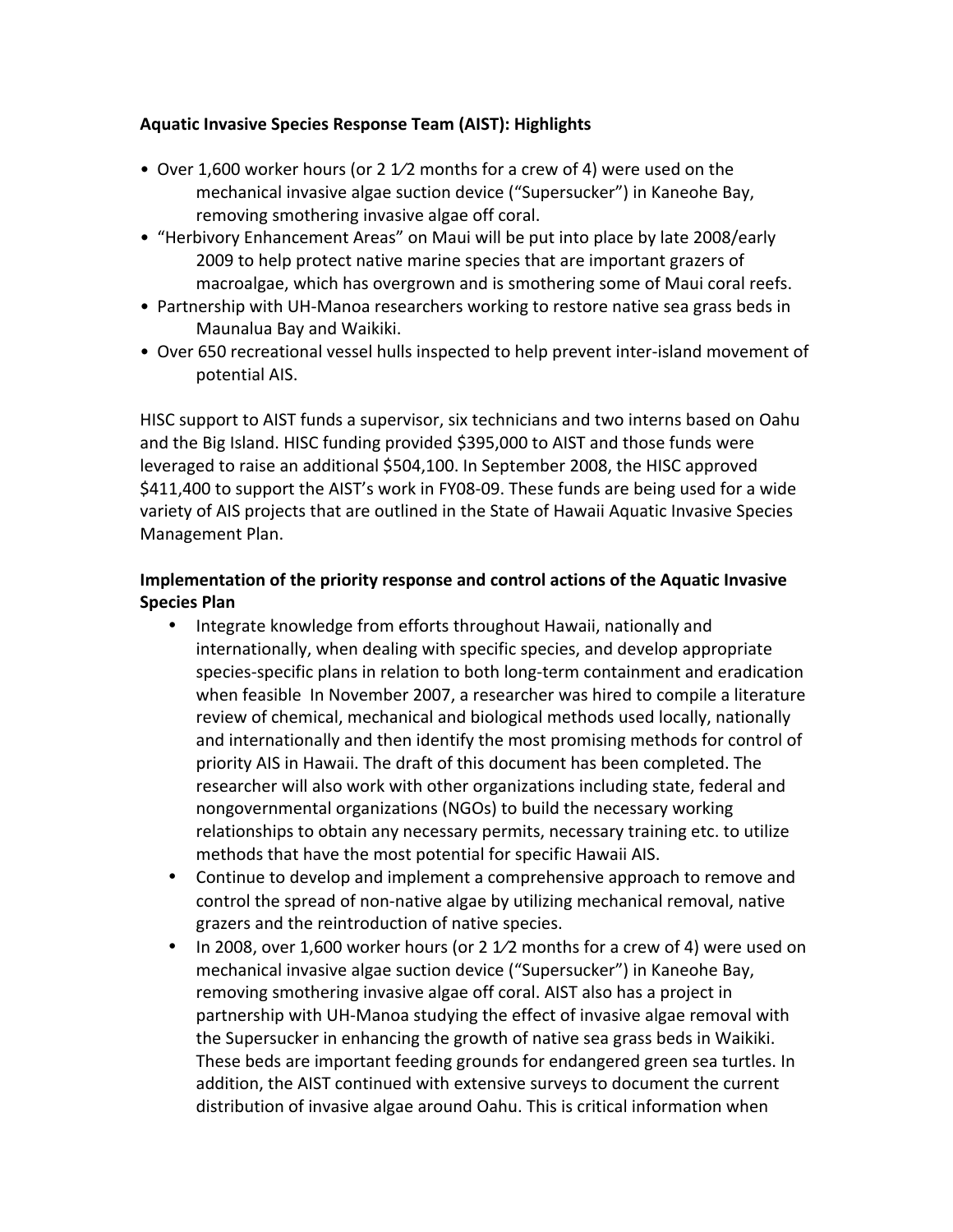trying to determine the most comprehensive strategy for controlling the algae.

These surveys covered approximately 4.5 km<sup>2</sup> in Maunalua Bay, and 7 km<sup>2</sup> in Kaneohe Bay. Pearl Harbor was also resurveyed, in conjunction with the Bishop Museum, to compare algae distribution from 10 years ago. Control work continues on the following species: Control work done on *Gracilaria salicornia*, *Kappaphycus/Eucheuma* sp.*, Avrainvillea amadelpha, Hypnea musciformis,* and *Acanthophora spicifera.*

- Further investigate the use of native grazers, such as urchins, to assist in the control or elimination of invasive algae.
- Position will be hired with HISC funds in late 2008/early 2009 to culture urchins and work with the Supersucker for field trials to study if the combination of mechanical removal and increased native herbivory can control the biomass of invasive algae on some patch reefs in Kaneohe Bay.
- Explore the need and feasibility of protection for species that are being used as controls for invasive species. Herbivory enhancement area on Maui  $-$  A DAR study entitled "Fish Habitat Utilization Study" conducted fish and habitat studies at all of Hawaii's Marine Life Conservation Districts as well as nearby reefs which were open to fishing. The study found a strong correlation between the biomass of fish and the amount of macroalgae. Specifically, reefs which had large numbers of herbivorous fish had very little or no macroalgae, and reefs that were closed to fishing tended to have larger stocks of herbivorous fish. So an "Herbivory Enhancement Area" on Maui has been proposed and is expected to go into effect by late 2008 or early 2009. This area will begin at Kekaa fronting the Sheraton Hotel and extend around Honokowai Point to the southern Edge of Honokowai Beach Park. Data gathered from this project will be used to evaluate the potential of protecting herbivorous species in other areas that have been severely impacted by invasive algae.
- Identify possible vectors and pathways of AIS introductions into and throughout Hawaii and assess the risks and impacts. Under the direction of the DAR Hull Fouling and Ballast Water Coordinator, AIST is performing inspections of hulls of recreational vessels. In 2008, AIST conducted approximately 650 inspections and as well as 50 face-to-face surveys of boat owners to assess hull husbandry practices, and the typical number of trips that the owners make either intra- or inter-island. This data will be used to construct a risk assessment to determine the threat posed by hull-fouling organisms being transported to different locations on recreational vessels.
- Number and names of species, habitats, ecosystems, agricultural, and managed areas protected because of control efforts.
- These control efforts by the AIST are protecting coral habitat (one of the most productive and biologically diverse habitats in the world) in Kaneohe Bay, Maunalua Bay, and on Maui as well as statewide by working to restrict the movement of potential AIS. In addition, vital grass beds, which serve as nursery grounds for many juvenile fish and invertebrates, as well as feeding grounds for